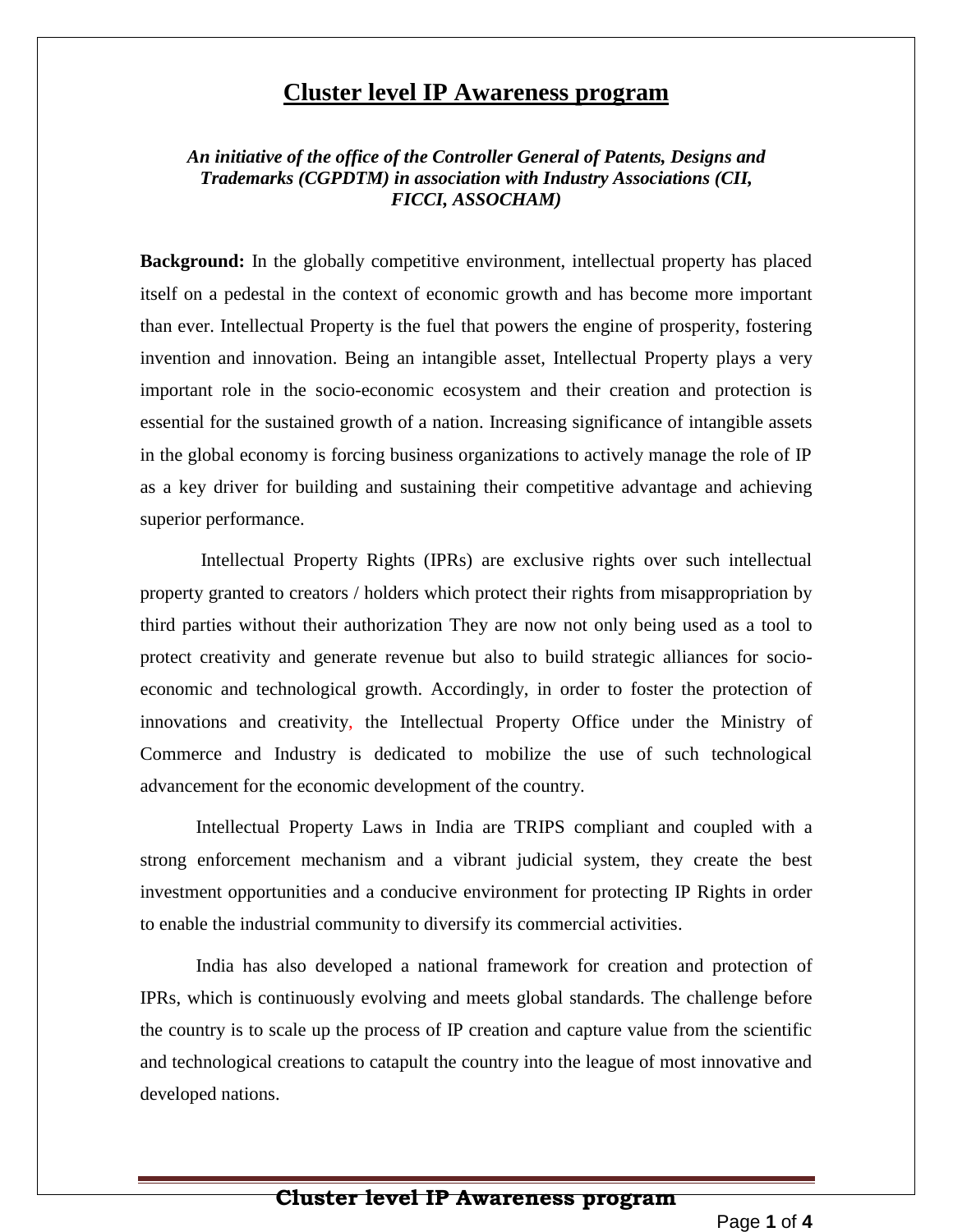Recognizing the importance of intellectual property**,** the Hon'ble President of India declared the decade of 2011-2020 as **the Decade of Innovation**. The future prosperity of India in the new knowledge economy would increasingly depend on its ability to generate new ideas, processes and solutions, and the process of innovation would convert knowledge into social good and economic wealth. The President called upon the people to step up expenditure on research to pursue innovation in a big way. In a globally competitive world, India had to unleash its innovation potential to increase capacity, productivity, efficiency, and inclusive growth. "The spirit of innovation has to permeate all sectors of economy from universities, business and government to people at all levels."

**Relevance and Importance of Intellectual Property Rights for cluster** – **The** times are changing and now we can no longer count on a large and regulated market to shelter us in the  $21<sup>st</sup>$  century. In today's globalised scenario, industries need to step up their efforts and ability to innovate to make better products and become more proactive to protect their innovations. Innovation- the successful exploitation of new ideas- is the key business process that enables one to compete effectively in the increasing competitive global environment. It is now critical for the Indian industry to understand the implications of Intellectual Property protection – both legal and economic, to protect its own business interests in India and abroad.

However, Indian industry is yet to realize the potential role of intellectual property rights despite their inherent innovative capability. This is evident from the applications filed for protection of intellectual property rights. There exists a two-fold need with respect to intellectual property rights in India:

- Greater understanding across the industrial sector about the fundamentals and different facets of IP and,
- Advanced learning in the area of patents in order to provide trained individuals who can perform at peak potential from early in their career.

In this background, the Intellectual Property Office, in association with the Industry Associations namely the Confederation of Indian Industry (CII), the Federation of Indian Chambers of Commerce & Industry (FICCI) & ASSOCHAM, has planned to conduct a series of cluster specific awareness programs on IP in year 2013-2014 to create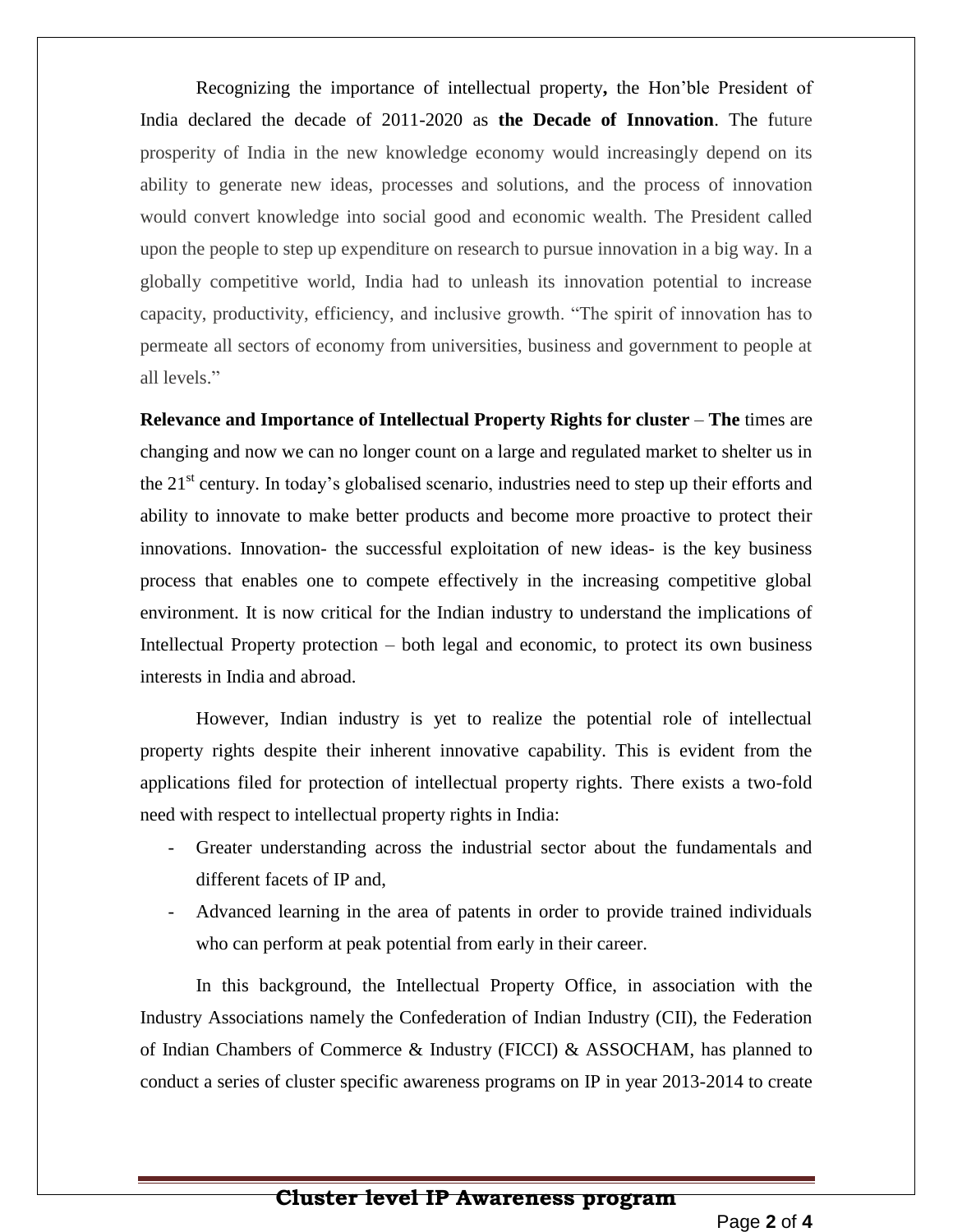Intellectual Property awareness among the specific clusters so as to encourage these clusters to promote Intellectual Property Right protection.

**Objectives:** The Intellectual Property Office has selected twelve clusters out of 39 clusters being supported by Department of Industrial Policy & Promotion under the Industrial Infrastructure Upgradation Scheme (IIUS) for conducting the IP Awareness programs. The overall objective of the training programme is to give both advisory and protection services .The objectives of these awareness programs are mentioned below.

- To sensitize the clusters about Intellectual Property Right and their protection.
- To identify protectable innovations.
- To suggest steps for transforming innovations into proprietary assets.
- To use IP information, particularly relating to patents and designs, for further research and development in developing new product and process.
- Utilize the IP information in their business development

**The selected clusters**: The following clusters 12 clusters have been identified for these awareness programs:

| Sl.No | <b>Associations</b> | <b>Clusters</b>                    |                               |                              |                                                |
|-------|---------------------|------------------------------------|-------------------------------|------------------------------|------------------------------------------------|
| 1.    | <b>FICCI</b>        | Chemical-<br>Ankleshwar            | Machine<br>tools-<br>Banglore | Auto-Pune                    | Coir-Alappuzha<br>Kerala                       |
| 2.    | <b>ASSOCHAM</b>     | and<br>Gems<br>Jewellery-<br>Surat | Foundry-<br>Belgaon           | Auto-<br>Pithampur<br>Indore | Engineering<br>$\&$<br>Technology-<br>Nasik MH |
| 3.    | <b>CII</b>          | Auto Chennai                       | Leather-<br>Ambur TN          | Handloom-<br>Ludhiana        | Leather Kanpur                                 |

**Methodology:** The following methodology will be used in conducting these awareness programs.

Step-I: A **one day** awareness programme will be held, which is designed with topics covering various aspects of intellectual Property rights including Introduction to Technology Transfer, IP Licensing, Valuation and Auditing and IP Commercialization to offer a comprehensive introduction and up-to-date knowledge to all the participants, particularly those work deals with intellectual property and its effective protection. The program will also focus on issues relating to Enforcement of IPRs & Remedies against Infringement. **The 1-day programme would be tailored made as per the specific** clusters' requirement**.**